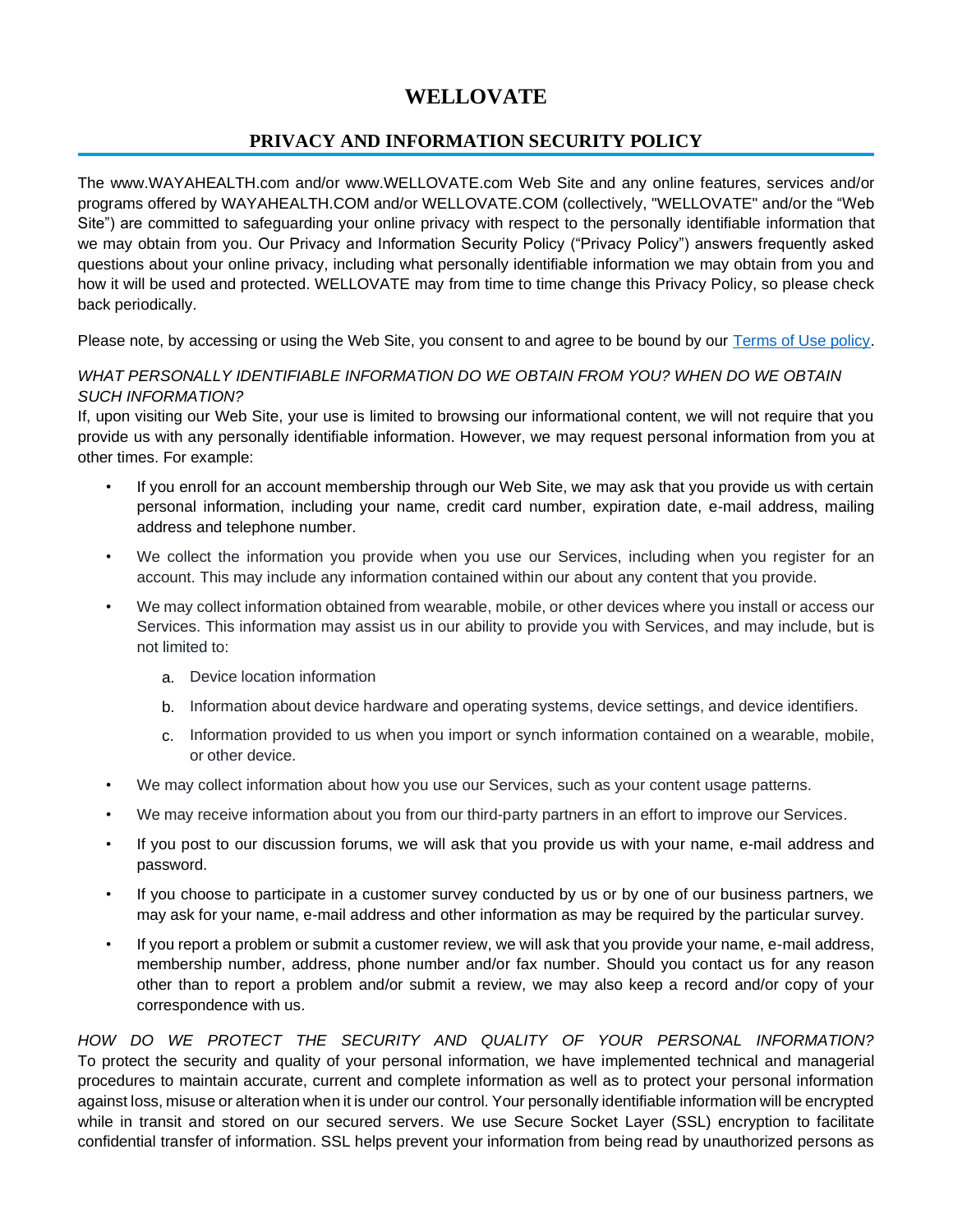this information is transmitted over the Internet. Your personal information is also password protected so that access is limited to yourself and those with whom you share your password, WELLOVATE, as well as third party access facilitated by WELLOVATE with your prior permission.

#### HOW DO WE USE YOUR INFORMATION?

Our primary use of your information is to administer, maintain and improve your experience on our Web Site generally as well as provide you with customized, personalization services and interactive communications.

- We use your information to provide you with Services aimed at improving wellness.
- We use your information to improve and develop our Services aimed at improving wellness.
- Although we may provide you with personalized tools or content to improve wellness, including personalized estimates of disease risks, WE DO NOT USE YOUR INFORMATION TO MAKE OR IMPLY ANY DECISIONS REGARDING THE DIAGNOSIS, MANAGEMENT, MITIGATION, PREVENTION, TREATMENT, OR CURE OF ANY DISEASE OR MEDICAL CONDITION.
- We may use the information available to us to help verify the appropriate use of our Services, and to help identify any violations in our [Terms of Use policy.](https://www.wayahealth.com/wp-content/uploads/2022/05/Website_Terms_of_Use.pdf)
- We may from time to time send you e-mails regarding our Web Site and special promotions. Also, we occasionally may send you direct mail about products or services that we believe may be of interest to you.
- We use your IP address to help diagnose problems with our server and to administer the services offered on our Web Site. We also use your IP address to help identify you and to gather broad demographic information that we may share with our business partners, but only in the aggregate without any of your personally identifiable information.
- We may research the demographics, interests and behavior of our customers based on the information provided to us during membership registration, from our server log files, from cookies and from surveys. Our research may be compiled and analyzed on an aggregate basis. We may share this aggregate data with business partners, but only in the aggregate, without any of your personally identifiable information.

#### CAN YOU "OPT-OUT" OF RECEIVING COMMUNICATIONS FROM WELLOVATE?

If you change your mind and decide that you no longer want to receive promotional e-mails, you may opt-out at any time by simply clicking the "unsubscribe" link at the bottom of such e-mails.

#### PRIVACY POLICIES OF WELLOVATE PARTNERS

Third parties that have links on our Web Site may collect personally identifiable information about you. We are not responsible for the privacy policies or practices of such sites and the practices of these sites are not governed by this Privacy Policy. If you have questions about the privacy policies or practices of a third party site, you should contact the site administrator or web-master of the specific site. We may from time to time partner with other companies to offer co-branded services and/or promotions. Any information that you provide in connection with the co-branded services or any jointly sponsored promotions will become the joint property of WELLOVATE and its business partners. We will maintain your information in accordance with the terms of this Privacy Policy. However, this Privacy Policy does not govern the privacy policies and practices of our business partners. If you have questions about the privacy policies or practices of our business partners, you should contact them directly.

#### DO WE SELL OR RENT YOUR PERSONALLY IDENTIFIABLE INFORMATION?

No, as a general rule, we do not sell or rent your personally identifiable information to anyone. However, we may from time to time rent or sell demographic, and/or non-personally identifiable user information, and/or statistics in the aggregate that does not contain your personally identifiable information.

#### WITH WHOM DO WE SHARE INFORMATION?

We generally will not disclose any of your personally identifiable information except when we have your permission to do so or under some special circumstances described below.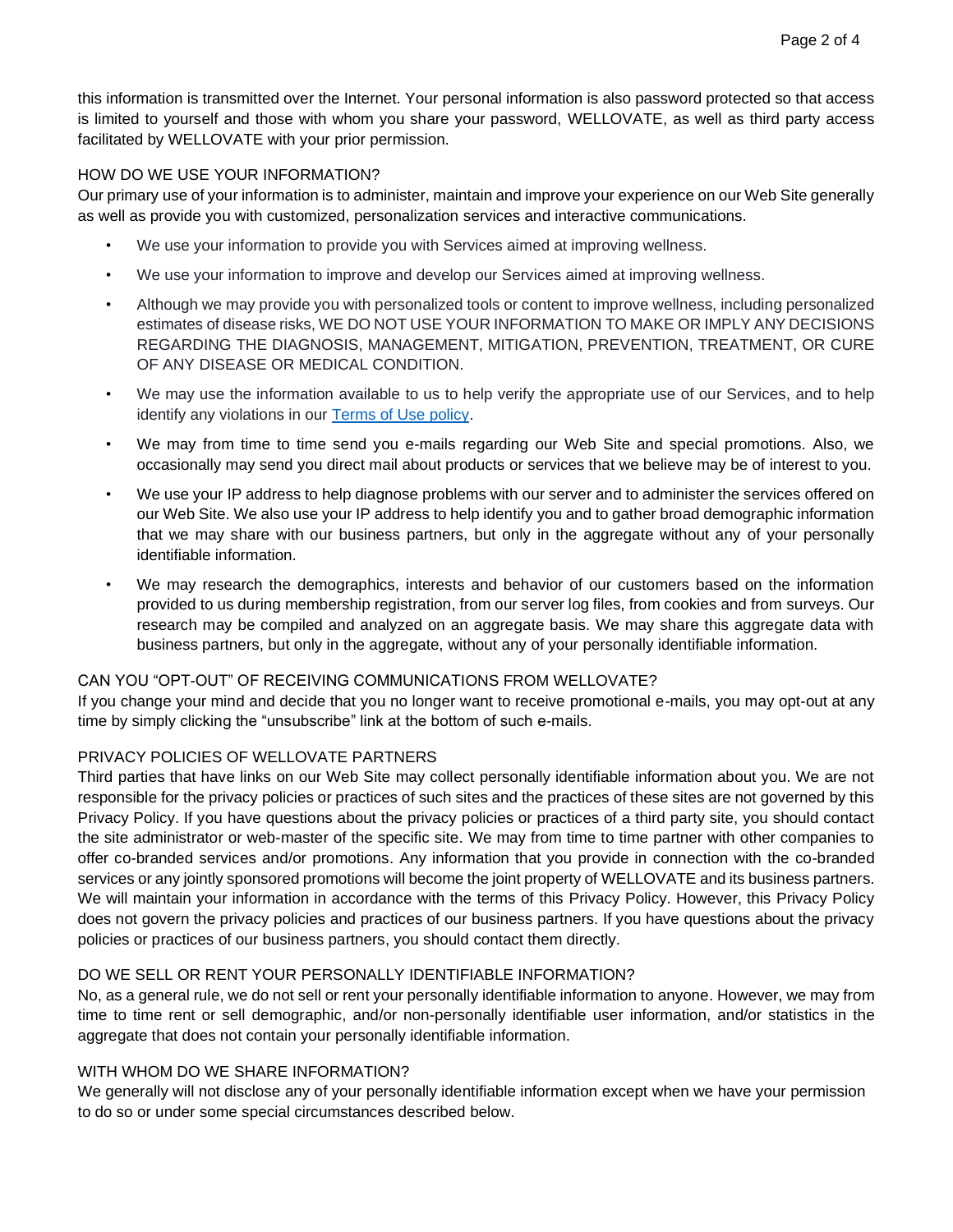- We may share your personal information with our partners or clients strictly for the purposes of carrying out our Services. Otherwise, WE DO NOT SHARE PERSONALLY IDENTIFIABLE INFORMATION TO THIRD PARTIES UNLESS PROVIDED WITH YOUR CONSENT.
- As noted previously, we may from time to time partner with other companies to offer co-branded services and promotions. Any information that you provide in connection with the co-branded services or any promotions will become the joint property of WELLOVATE and its business partners.
- Under confidentiality agreements, we may match user information with third party data. We also may disclose aggregate demographic and/or user information and statistics in order to describe our customer base to prospective partners and other third parties, and for other lawful purposes.
- We may disclose your personally identifiable information without your prior permission in special cases. For example, we may have reason to believe that disclosing the information is necessary to identify, contact or bring legal action against someone who may be violating the User [Terms of Use policy,](https://www.wayahealth.com/wp-content/uploads/2022/05/Website_Terms_of_Use.pdf) or may be causing intentional or unintentional injury or interference to the rights or property of WELLOVATE or any third party, including other customers. Also, we may disclose or access your personally identifiable information when we believe in good faith that law or regulation requires disclosure.

### WHAT ARE COOKIES? HOW DO WE USE COOKIES?

Cookies enable us to customize and personalize your experience on our Web Site, including the products, services, and promotions that are offered to you. Essentially, a cookie is a small amount of data that is sent to your browser from a web server and is stored on your computer's hard drive. We use cookies for several purposes in connection with the operation of our Web Site

- We may use cookies to identify you and access your information stored on our computers in order to deliver you a better and more personalized experience. For example, we may use cookies to tell you about products and/or services specific to your interests.
- Upon request, we will save your "user name" so that you do not have to re-enter it every time you visit our Web Site. In providing you with this service, we use cookies.
- We may use cookies to estimate our customer base and customer usage patterns. Each browser accessing our Web Site may use given a unique cookie that is then used to determine the extent of repeat visits and the customer activity during those visits. We may use the historical information to help offer more personalized services based on customer interests and behavior, both specifically to individual customers and on an aggregate basis with respect to all customers.

Business partners that offer co-branded services and jointly-sponsored promotions on our Web Site, may use their own cookies. We have no control over those cookies, nor does this Privacy Policy cover how your personal information contained in those cookies may be used or protected. If you have any questions about the cookies of such third parties, or about the use of your personal information by such third parties, you should contact the site administrator or web-master of the third party site.

## DO YOU HAVE CHOICES ABOUT COOKIES?

Yes, you have several choices with respect to cookies. You can modify your browser preferences to accept all cookies, to notify you when a cookie is set, or to reject all cookies. However, our Web Site uses cookie-based authentication. Accordingly, if you choose to reject all cookies, you may not be able to log onto our Web Site and/or use our services.

### WHAT ELSE SHOULD YOU KNOW ABOUT YOUR ONLINE PRIVACY?

It is important to remember that whenever you voluntarily disclose personal information on-line, your information can be collected and used by others. If you transmit or post personal information on-line that is accessible to others, you will not be able to control how that information is used by others. When we receive the transmitted information, we